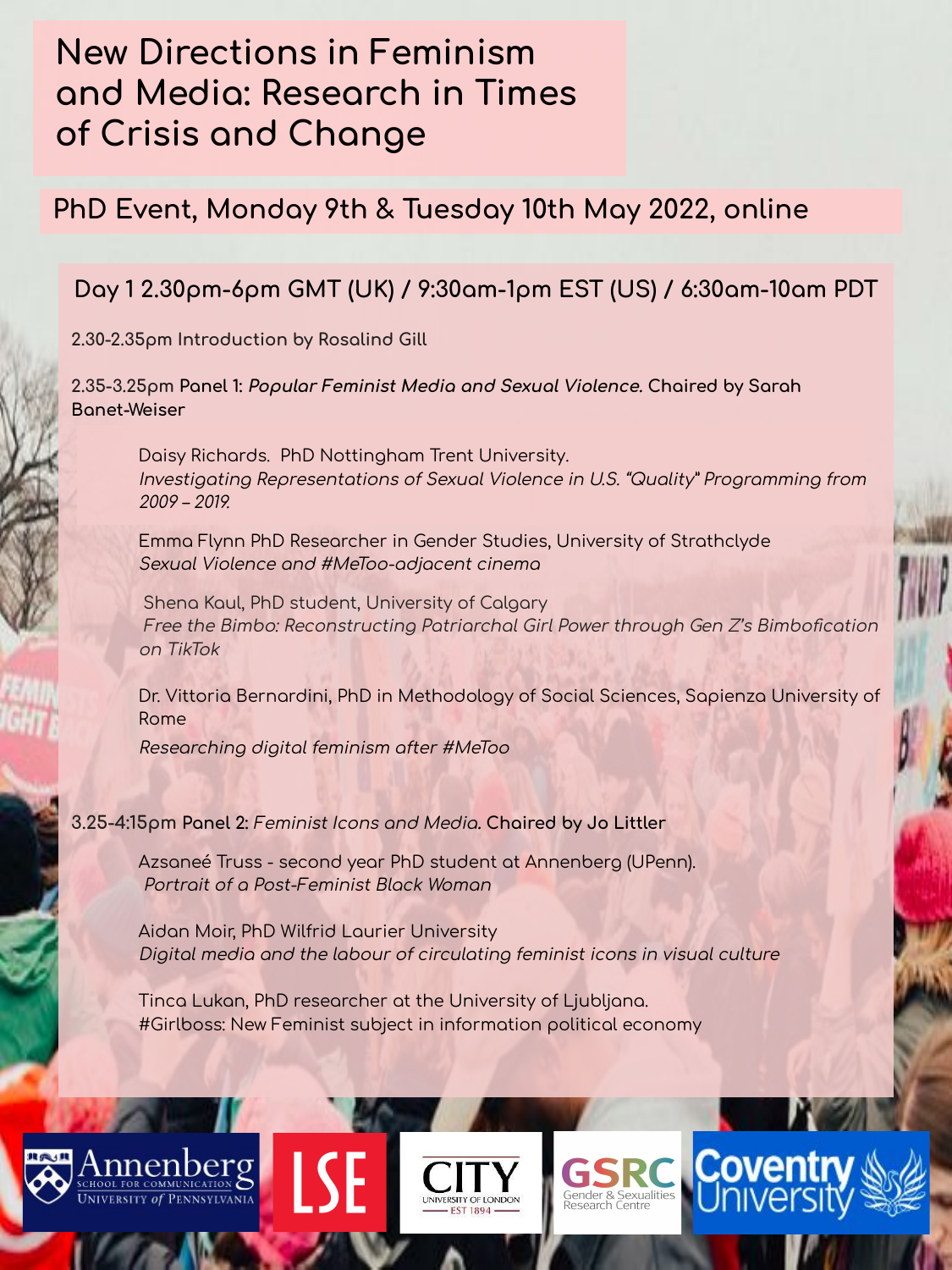#### 4.15-4.20 Break

4:20pm- 5:10pm Panel 3: Fashion and Athletic Culture. Chaired by Angela McRobbie

Jessica Fontaine, PhD Candidate, Communication Studies, McGill University Bleeding Love: Excessive Popular Feminist Labor in the Pro Wrestling Industry

Félix Pavlenko, PhD student, Institute of Feminist and Gender Studies, University of Ottawa Toward a trans materialist perspective applied to sport studies

Chloe Dawson, PGR in Sociology at Keele University, UK Politics in Vogue?: The entangling of Western women's stylish identities and political issues of liberation and the environment, from flappers to sustainable fast fashion (1920s-2020s).

Erique Zhang, PhD Candidate, Northwestern University "I'm Creatina Thinas I've Always Wanted to See in the Beauty Industry": Trans Commodification in the Beauty and Fashion Industries

5:10pm-6pm Keynote: Jinsook Kim (Annenberg) and Bethan Bide (Leeds)

### Day 2: 2.30pm-6pm GMT (UK) / 9:30am-1pm EST (US) / 6:30am-10am PDT

2.30pm-3.20pm Panel 4: Feminism and Media/Creative Industries. Choired by Rosalind Gill

Hannah Curran-Troop, PhD Researcher City University "Create, Curate, and Empower": Feminist Creative Enterprises Respond to the COVID-19 Crisis

Jayne Stynes, PhD student, Goldsmiths Exploring the significance of gender focused initiatives operating in the music industries.

Katrin Schindel, PhD candidate in her final year at the Department of Culture, Media and Creative Industries at King's College London.

"Intersectional, queer-feminist cross-media magazine" made by white people? An analysis of digital feminism, popular intersectionality, and whiteness in Germany

Daniela Jaramillo-Dent, Doctoral Candidate (Joint PhD) at University of Huelva and **Erasmus University Rotterdam** 

Agency, subversive and (self)representative activism among influencers #immigrantes on TikTok